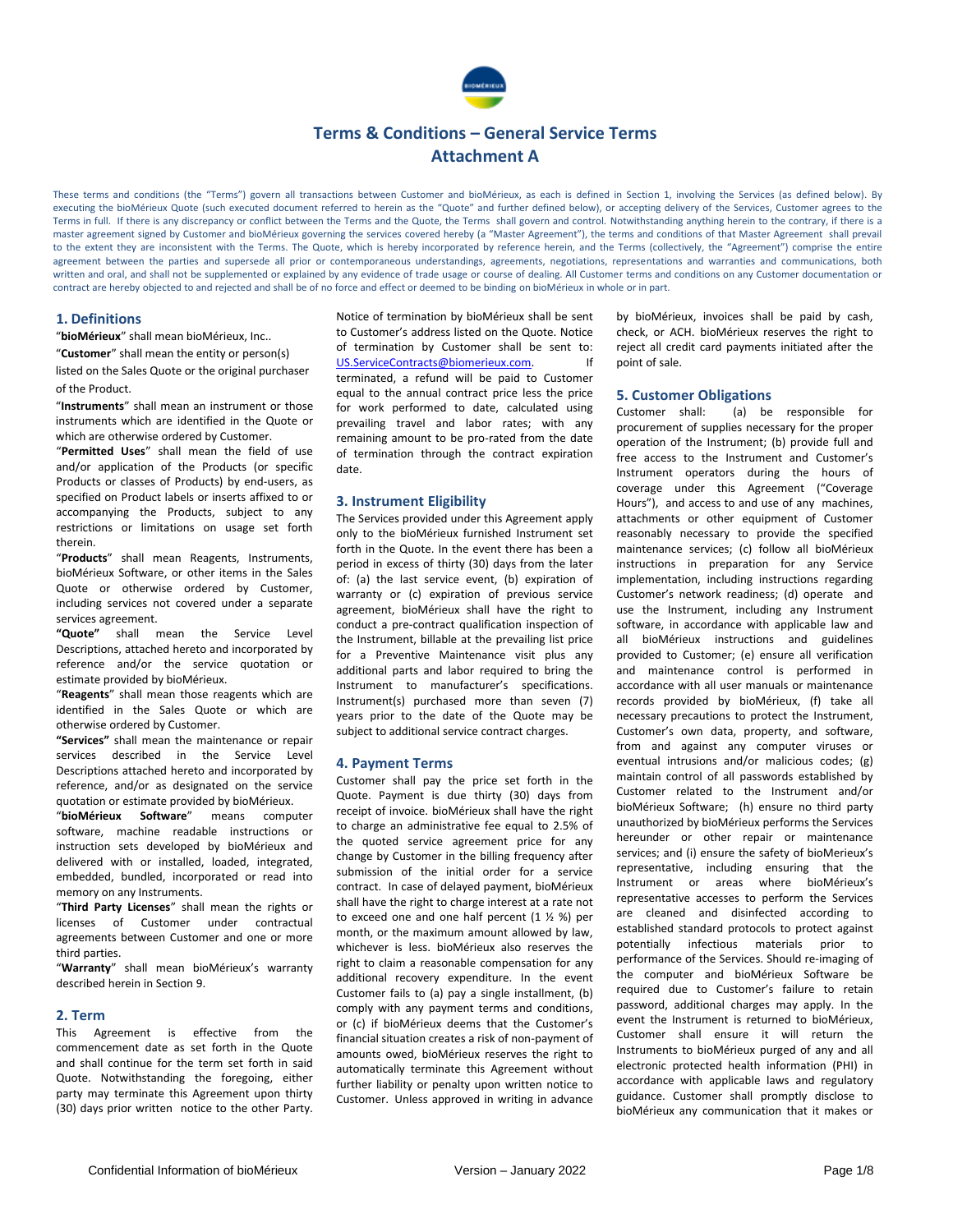

receives from a government body, agency, or other regulatory or accrediting body pertaining to the Products or Customer's use thereof. Customer shall provide bioMérieux with and shall assist bioMérieux in obtaining any and all error and other information generated through use of the Products, as reasonably requested by bioMérieux. Customer acknowledges and agrees that bioMérieux shall have the right to use such information, provided that such use is in compliance with applicable laws and regulations. Customer shall provide a secure Internet connection and hereby authorizes bioMérieux or its representative to install VILINK® (SSL-based encrypted remote access support) on the Instrument. Without prejudice to any other right or remedy available to it under this Agreement, bioMérieux reserves the right to charge additional fees for the Services or terminate coverage under this Agreement in bioMérieux's sole discretion for a breach of a Customer obligation above.

### **6. bioMérieux's Obligations**

Subject to the Quote and Service Level Descriptions, bioMérieux shall provide to Customer remedial maintenance as follows: (a) provided the Instrument allows, by remote maintenance in addition to telephone support to assess the malfunction and, if possible, provide corrective solutions; (b) by using commercially reasonable efforts to provide Customer on-site remedial maintenance within the response time and coverage hours defined in the Service Level Description and upon determination by bioMérieux that an on-site visit is necessary; said remedial maintenance service to include labor, travel, expenses, and parts deemed necessary by bioMérieux. All such parts will be furnished on an exchange basis and will be new standard, equivalent refurbished parts, or parts of equivalent quality at bioMérieux's exclusive and sole option. Parts removed from the Instrument become the property of bioMérieux; and (c) install, at its sole option, appropriate engineering changes on the Instrument. If bioMérieux is denied access during Coverage Hours, and if, in the sole opinion of bioMérieux, an engineering change is necessary to maintain the Instrument in good operating conditions, work performed during non-Coverage Hours shall be charged at the then prevailing bioMérieux travel and labor rates.

### **7. Customer Onsite Safety Policies**

bioMérieux agrees that while onsite at Customer premises in the performance of this Agreement, bioMérieux employees shall comply with Customer's reasonable, written onsite safety policies given to any such employees prior to arrival at Customer's site.

### **8. Exclusions**

The following are expressly excluded from the Services, and the Services do not include any services or other obligation by bioMérieux, to the extent required in connection with, as a result of, or arising from: (a) Customer's or any third party's error, neglect, or abuse in the operation or handling of the Instrument, or the use of the Instrument for a purpose other than that for which it was designed; (b) Customer's failure to provide a suitable environment for the Instrument or to adequately furnish all facilities required by the manufacturer's installation manual, including, but not limited to, proper electrical power, air conditioning, and humidity control; (c) Customer's failure to maintain the Instrument in accordance with the routine maintenance requirements set forth in any manuals covering the Instrument; (d) repair or service made or attempted by any party other than bioMérieux's authorized personnel without bioMérieux's prior written consent; (e) alterations performed by any party other than bioMérieux or its authorized representative, which may include, but not be limited to, any deviation from the manufacturer's physical, mechanical, or electrical design of the Instrument; (f) attachments, which are defined as devices which bioMérieux has not specifically designated as compatible with the Instrument, but which are nevertheless mechanically, electrically, or electronically connected to the Instrument; (g) service and/or support on any LIS interface (unless otherwise agreed to in writing); (h) software not provided by bioMerieux or for the consequences of the use thereof, or for any damage caused by computer viruses, trojan horses, malicious or dangerous code, or any other element of the same nature not introduced or activated by bioMérieux or occurring due to reasons outside of bioMérieux's reasonable control; (i) any unauthorized relocation of the Instrument; and (j) accidents or disasters, which will include, but not be limited to, fire, flood, water, wind, lightning, earthquake, and termination of or surge in electric current. Service calls made by bioMérieux, and any related travel, labor and parts required to correct Instrument malfunctions resulting from causes set forth above, including any repairs, labor and parts resulting from a breach of Customer's obligations as set out in Section 5, shall be invoiced by bioMérieux to Customer at bioMérieux's then current on-demand rates. Any move initiated by Customer of the Instrument where Services are contracted to be carried out by bioMérieux is subject to bioMérieux's prior authorization. If Customer chooses to move the Instrument without first obtaining such authorization, bioMérieux shall be released from any liability related to any and all consequences from such Instrument's move, including but not

limited to Instrument's failure or dysfunction. Any provision of the Services during the authorized move of the Instrument shall be subject to a different billing on the basis of bioMérieux's applicable price. If bioMérieux performs any moving services for the Instrument on behalf of Customer, additional installation fees may apply. This Agreement does not include replacement of consumable parts (i.e. batteries, lamps, bulbs, nozzles, or printer cartridges) or replacements of Instrument due to obsolescence or material upgrade. bioMérieux shall have no obligation to replace an Instrument installed more than five (5) years ago if it cannot be repaired. bioMérieux shall have no obligation to repair or replace computer hardware or associated peripherals that are more than three (3) years old.

### **9. Warranty**

bioMérieux warrants that the Services to be performed hereunder shall conform to bioMérieux's standards and that the parts supplied hereunder are warranted against defects in workmanship and material for a period of thirty (30) days) from the date of installation of such Instrument. Customer's sole and exclusive remedy for breach of the above warranty shall be for bioMérieux to provide Customer with a repair or replacement for the Instrument which is found to be defective due to a breach of the above warranty.

The Warranty is personal to the Customer and may not be transferred in whole or in part to any third party, including an affiliate of Customer. Only the Customer as defined in these Terms may enforce the Warranty. The Warranty is facility specific and does not transfer if the Product is moved to another facility, unless bioMérieux conducts such move. Any description of the Products contained on bioMérieux's website or promotional materials is for the sole purpose of identifying them, and any such description is not a part of the basis of the bargain and does not constitute a warranty that a Product shall conform to that description. No affirmation of fact or promise made by bioMérieux, on its website or otherwise, shall constitute a warranty that the Products will conform to the affirmation or promise. Customer acknowledges and agrees Customer has not relied on any other statement, promise, representation, or warranty made by or on behalf of bioMérieux which is not expressly set forth in the Terms.

**THE WARRANTIES AND REMEDIES SET FORTH IN THIS SECTION 9 ARE EXCLUSIVE AND IN LIEU OF ALL OHER WARRANTIES AND REMEDIES OF ANY NATURE WHATSOEVER. TO THE MAXIMUM EXTENT PERMITTED UNDER APPLICABLE LAW, BIOMÉRIEUX MAKES NO FURTHER, AND HEREBY**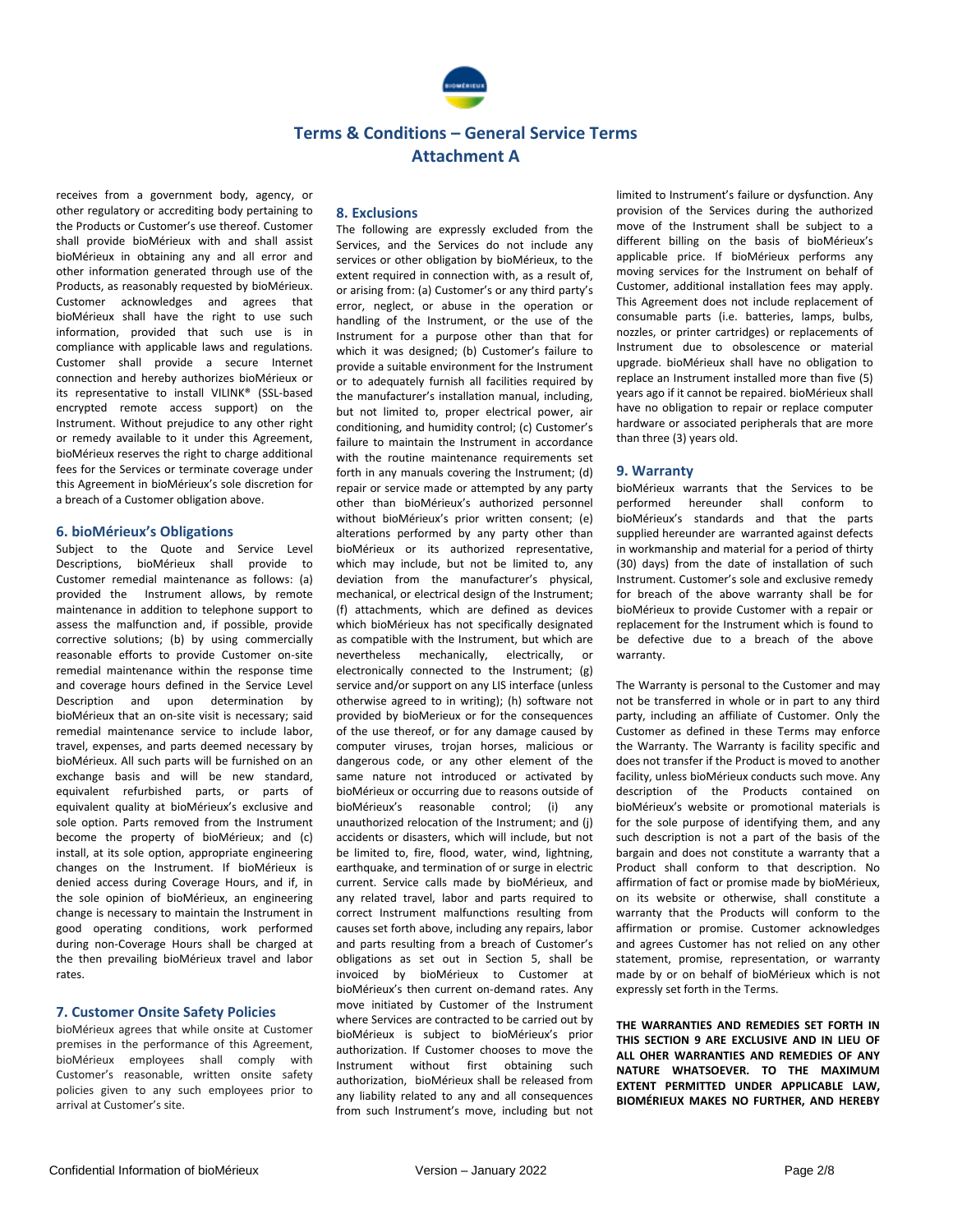

basis of the bargain between the parties.

**DISCLAIMS ANY REPRESENTATIONS, WARRANTIES, OR GUARANTEES WHATSOEVER, EXPRESS OR IMPLIED, STATUTORY, OR OTHERWISE REGARDING THE SUBJECT MATTER OF THIS AGREEMENT, ANY PRODUCT, REAGENT, INSTRUMENT, SOFTWARE, THIRD PARTY SOFTWARE, THIRD PARTY LICENSES, OR ANY SERVICES PROVIDED UNDER THIS AGREEMENT, INCLUDING WITHOUT LIMITATION, ANY REPRESENTATION OR WARRANTY WITH RESPECT TO FITNESS FOR A PARTICULAR PURPOSE MERCHANTABILITY, NON-INTERFERENCE, LACK OF INFRINGEMENT OF THE RIGHTS OF THIRD PARTIES, OR WHICH MAY ARISE FROM COURSE OF DEALING OR USAGE OF TRADE, OR REGARDING THE COMPATIBILITY OR INTEROPERABILITY OF THE PRODUCT, INSTRUMENT, SOFTWARE, OR THIRD PARTY SOFTWARE WITH OTHER PERSONAL OR THIRD PARTY EQUIPMENT, LICENSES, DEVICES, PROPERTY OR ACCESSORIES WHICH CUSTOMER USES WITH OR CONNECTS TO THE PRODUCTS.**

### **10. LIMITATION OF LIABILITY**

NOTWITHSTANDING ANYTHING IN THE TERMS, QUOTE, OR ANCILLARY AGREEMENT TO THE CONTRARY, BIOMERIEUX'S CUMULATIVE LIABILITY TO CUSTOMER, OR ITS EMPLOYEES, AGENTS, CUSTOMERS, OR INVITEES, OR ANY THIRD PARTIES, IN CONTRACT, TORT (INCLUDING NEGLIGENCE), INDEMNITY, OR ANY OTHER LEGAL OR EQUITABLE THEORY, ARISING OUT OF OR RELATED TO, WITHOUT LIMITATION, THE TERMS, QUOTE, ANCILLARY AGREEMENT, PRODUCTS, OR PRODUCT PERFORMANCE (EXCEPT AS EXPRESSLY STATED IN SECTION 9) SHALL BE EXPRESSLY LIMITED TO THE TOTAL SALES QUOTE AMOUNT PAID BY CUSTOMER FOR THE SPECIFIC SALES QUOTE FROM WHICH ANY CLAIM AROSE. NOTWITHSTANDING ANYTHING IN THE TERMS, ANY QUOTE, OR ANCILLARY AGREEMENT TO THE CONTRARY, BIOMERIEUX SHALL NOT BE LIABLE TO CUSTOMER, OR ITS EMPLOYEES, AGENTS, CUSTOMERS, OR INVITEES, OR ANY THIRD PARTIES, IN ANY INSTANCE FOR ANY INDIRECT, INCIDENTAL, SPECIAL, PUNITIVE OR CONSEQUENTIAL DAMAGES, INCLUDING LOSS OF GOODWILL OR OPPORTUNITY, OR ANY LOST PROFITS, LOSS OF ANY DATA OR USE, EVEN IF BIOMERIEUX HAS BEEN ADVISED OF THE POSSIBILITY OF SUCH DAMAGES AND NOTWITHSTANDING ANY FAILURE OF ESSENTIAL PURPOSE OF ANY LIMITED WARRANTY MADE HEREIN. The limitations set forth in this section shall not apply with respect to: (i) injury to person and/or tangible property arising from the willful misconduct or gross negligence of bioMerieux; and (ii) fraud or to the extent such disclaimer is prohibited under applicable law. Customer acknowledges and agrees bioMérieux has entered into this Agreement in reliance upon the disclaimers of warranties and limitations of liability in the Terms and that the same form an essential

**11. Software**

Any code or software incorporated into the Product which is not bioMérieux Software ("**Third**  Party Software"), is provided to Customer "as-is" or subject to the terms, if any, set forth in any "shrink-wrapped" license packed with the Products or "click-wrapped" license visually displayed upon installation or execution of the Software, or any other terms and conditions of use by the owner, developer, or manufacturer (the "**End-User License Agreement**"). Customer hereby agrees to use the Third Party Software in accordance with the terms and conditions of the applicable End-User License Agreement. Nothing in this Agreement is intended or shall be interpreted to grant to Customer any ownership of or title to the any bioMérieux Software or Third Party Software (as used together "**Software**") and Customer shall not be permitted to use the source code of the Software. BIOMÉRIEUX MAKES NO REPRESENTATIONS OR WARRANTIES OF ANY KIND OR NATURE, NOR SHALL BIOMÉRIEUX HAVE ANY LIABILITY WITH RESPECT TO, ANY THIRD PARTY SOFTWARE OR THIRD PARTY LICENSES, AS DEFINED IN SECTION 1. Customer shall ensure that any dangerous or malicious code, including all viruses, Trojan horse, or any other element of the same nature is not written, charged or introduced into Customer's environment or the Instrument. bioMérieux shall not be responsible for any contamination by virus, Trojan horses, or any other malicious code or element of a similar nature and reserves the right to bill any provision requested by the Customer as a result of such a contamination. bioMérieux may, at no charge and at its discretion, issue (a) minor software updates that maintain existing capabilities and enable the Instrument to perform in accordance with the specifications; and (b) any software necessary to standardize Instrument for service maintenance "Updates"). bioMérieux may also make available for purchase software updates that allow the Instrument to exceed performance specifications ("Upgrades") at a price that is dependent upon the nature of the Upgrade. Customer accepts full responsibility to manage and maintain all critical operating system patches to minimize risk of exposure of the Product to cyber threats and latest Software updates, upon being provided with same by bioMérieux or the applicable third party. Customer acknowledges and agrees that bioMérieux may extract, from time to time, operational data from Instruments in order to maximize Instruments operation. Operational data includes but is not limited to data that is collected for analytical, statistical, or

benchmarking purposes and which does not permit the identification of individuals.

### **12. Regulatory**

It is not the purpose of this Agreement to induce or encourage the referral of patients or the payment, directly or indirectly, of any remuneration by one party to the other party in violation of applicable laws, rules, or regulations. Each party agrees that no part of the remuneration provided to the other party is a payment or inducement for, and is not in any way contingent upon, the admission or referral of any patient. bioMérieux shall comply with the reporting requirements of 42 C.F.R. § 1001.952(h), regarding "safe harbor" protection for discounts under the Medicare and Medicaid Fraud & Abuse law. bioMérieux shall disclose to Customer on each invoice, or as otherwise agreed, the amount of the discount or rebate. The statement shall inform Customer, of the amount of the discount or rebate so as to enable Customer to satisfy its obligations to report such discount or rebate to the government. bioMérieux and Customer represent that they have not been, nor are they about to be excluded from participation in the federal Medicare or Medicaid program, Maternal and Child Health Services Block Grant, Block Grants for Social Services, or State Children's Health Insurance (collectively, "Federal Health Care Programs") Each party agrees to notify the other promptly after receipt of final notice of exclusion from any Federal Health Care Program. To the extent that Section 952 of the Omnibus Reconciliation Act of 1980 (the "Act") and the regulations promulgated thereunder are applicable to the Terms, and until the expiration of four (4) years after the last sale of the Products pursuant to the Terms, bioMérieux shall make available, upon written request of the Secretary of Health and Human Services or the Comptroller General of the United States or any of their duly authorized representatives, copies of the Terms and any books, documents, records and other data of bioMérieux that are necessary to verify the nature and extent of the costs incurred by Customer in purchasing such Products. If bioMérieux carries out any of its duties under the Terms through a subcontract with a related organization involving a value or cost of ten thousand dollars (\$10,000) or more over a twelve-month period, bioMérieux shall cause such subcontract to contain a clause to the effect that until the expiration of four (4) years after the last sale of the Products pursuant to such contract, the related organization shall make available upon written request of the Secretary of Health and Human Services or the Comptroller General of the United States or any of their duly authorized representatives, copies of such contract and any books, documents, records and other data of said related organization that are necessary to certify the nature and extent of costs incurred by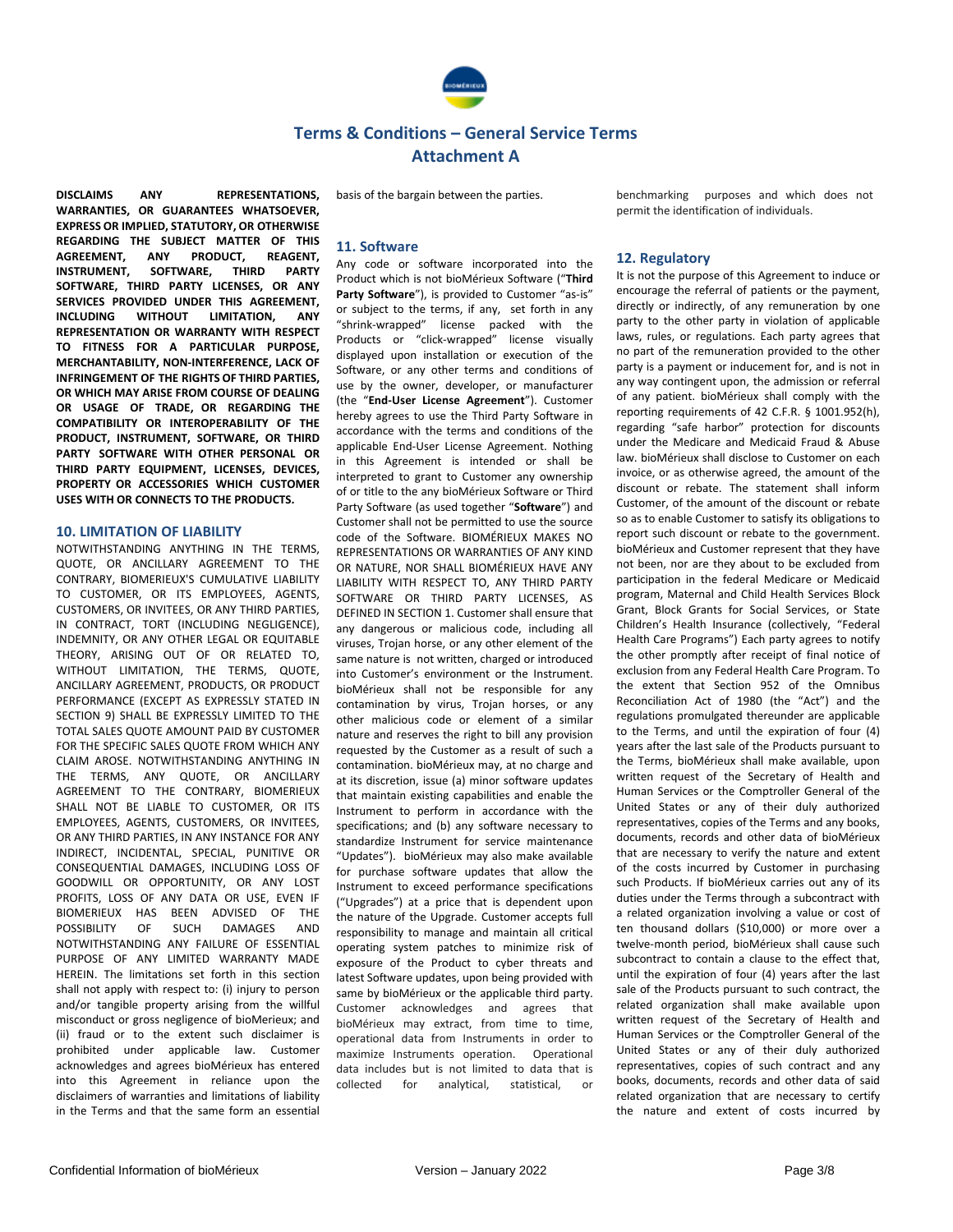

Customer in purchasing such Products. Customer will be solely responsible for reporting applicable discounts on its Medicaid/Medicare costreports.

Each party hereto will comply with all laws, rules and regulations, including without limitation, all applicable laws and regulations regarding the collection, use and storage of protected health information (as defined in 45 C.F.R. 160.103), including the Health Insurance Portability and Accountability Act of 1996, as amended by (a) Subtitle D of the Health Information Technology for Economic and Clinical Health Act, (b) Title XIII of Division A and Title IV of Division B of the American Recovery and Reinvestment Act of 2009 (Pub. L. No. 111-5), (c) the Affordable Care Act of 2010; (d) the federal regulations published at 45 C.F.R. parts 160 and 164, and (e) any applicable state privacy and security laws regarding individually identifiable health information as applicable to the agreeing party, which relate this Agreement.

### **13. Force Majeure**

bioMérieux is not responsible for any failure to perform or delay attributable in whole or in part to any cause beyond its reasonable control, including but not limited to strike, war, fire, riot, accident, acts of God, hurricane, earthquake, severe weather, interruption of electrical supply to Customer's facilities, supplier-caused delays or shortages, or compliance with any law, regulation, embargo restrictions or order of any government body or instrumentality thereof. Performance shall be deemed suspended during said circumstances and extended for such time as said circumstances cause delay. bioMérieux will have the right, in its judgment, to apportion Products among its customers in any manner bioMérieux deems necessary in order to comply with its regulatory obligations or in the handling of any force majeure event which affects bioMérieux's obligations to its customers.

### **14. Miscellaneous Provisions**

This Agreement may only be modified in a writing signed by Customer and bioMérieux which expressly states the intent to modify this Agreement. This Agreement, may not be transferred or assigned by Customer in whole or in part, to a third party, including an affiliate of Customer. Any attempted assignment or transfer shall be null, void, and invalid. bioMérieux may delegate, at its sole discretion, to any sales agent or distributor any and all of bioMérieux's duties pertaining to distribution of Products or related activities under the Agreement, so long as any such sales agent or distributor is authorized by bioMérieux. Each clause of this Agreement is distinct and severable. If any provision of this Agreement is declared unenforceable, the other provisions herein will remain in full force and effect. A waiver or modification by bioMérieux of any condition or obligation of Customer hereunder shall not be construed as a waiver or modification of any other condition or obligation and no such waiver or modification granted on any one occasion shall be construed as applying to any other occasion. Sections 1,2,9,10,11,12,14 of the Terms shall survive expiration or termination of the Agreement for whatever reason. This Agreement will be interpreted according to the laws of the State of North Carolina without application of conflict of laws principles.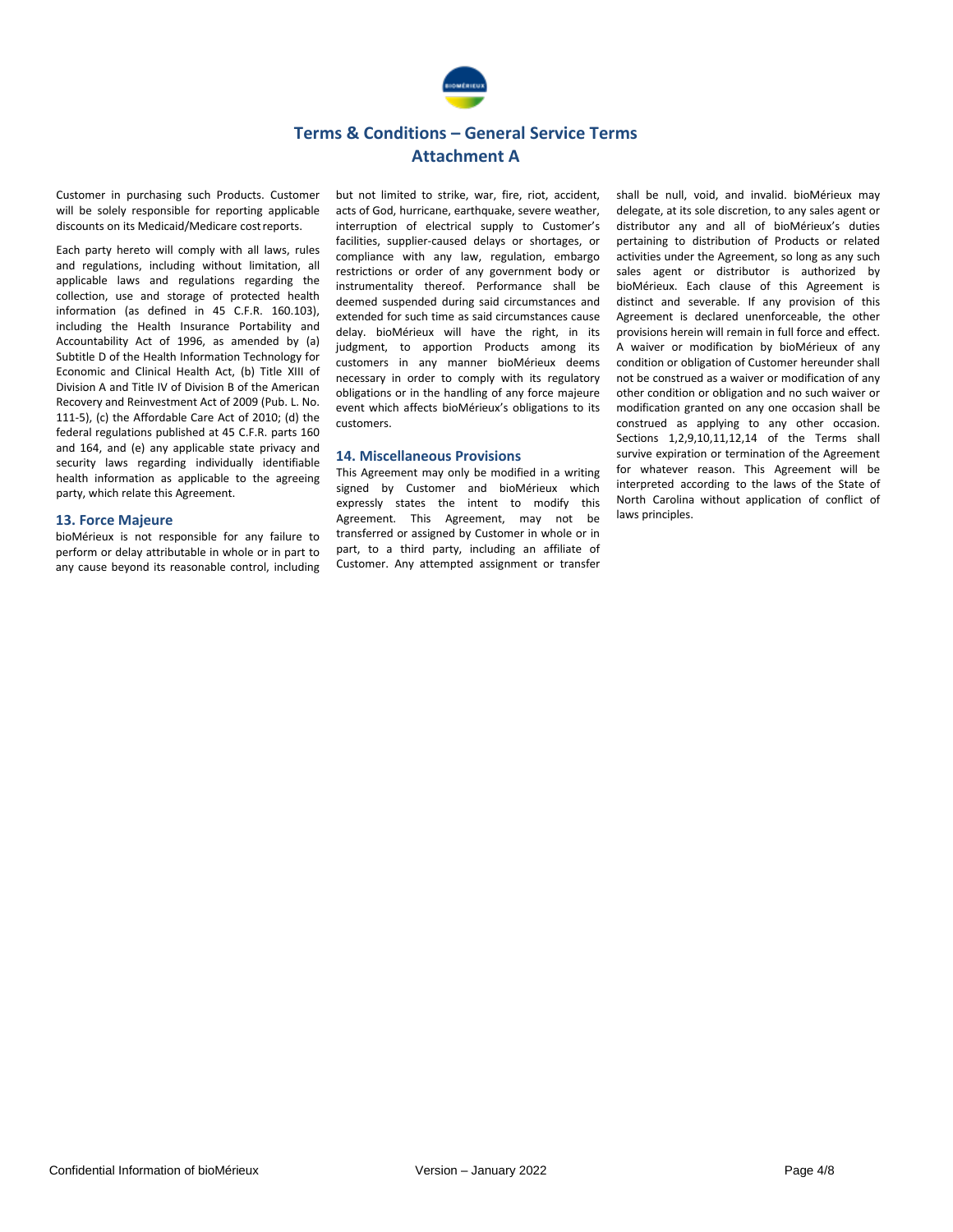

### *SERVICE LEVEL DESCRIPTIONS*

## *SERVICE AGREEMENT OPTIONS*

### *Full Service Agreement (FSA):*

The Full Service Agreement ("FSA" formerly "FLS") covers all telephone support, labor, travel, expenses, and parts for an unlimited number of telephone support calls and on-demand service visits, to the extent defined in the General Service Terms and Conditions. bioMérieux shall use commercially reasonable efforts to provide Customer on-site remedial maintenance during the stated coverage hours within twenty four (24) hours of determination by bioMérieux that an on-site visit is necessary. This Agreement also includes the recommended preventive maintenance visits per year (see Quotation) and bioMérieux's remote diagnostics feature for troubleshooting instrumentation (NOTE: remote access denial may result in additional service charges for unnecessary dispatches).

The extent of the level of the technical call center support is at the discretion of bioMérieux and does not include support such as, but not limited to, intensive data mining, training, LIS Support, or situations where dispatch is required. Initiation of coverage is subject to Section 3 "Instrument Eligibility".

**COVERAGE: On Site Available between 7:00AM – 7:00PM local time in the Continental U.S., 7 Days a week. Zone charges may apply for Instruments located outside the Continental U.S. Technical Support Center Support 24 hours a day / 7 days a week.**

### *Business Hours Full Service Agreement (BFS):*

The Business Hours Full Service Agreement ("BFS") covers all telephone support, labor, travel, expenses, and parts for an unlimited number of telephone support calls and on-demand service visits, to the extent defined in the General Service Terms and Conditions, during **Business Hours only** (defined as 8:00AM - 5:00PM Customer's Local Time, Monday through Friday). bioMérieux shall use commercially reasonable efforts to provide Customer on-site remedial maintenance during the stated coverage hours within twenty four (24) hours of determination by bioMérieux that an on-site visit is necessary. This Agreement also includes the recommended preventive maintenance visits per year (see Quotation) and bioMérieux's remote diagnostics feature for troubleshooting instrumentation (NOTE: remote access denial may result in additional service charges for unnecessary dispatches).

The extent of the level of the technical call center support is at the discretion of bioMérieux and does not include support such as, but not limited to, intensive data mining, training, LIS Support, or situations where dispatch is required.

Service during Non-Business Hours will be charged at the prevailing Per-Call Basis (POR) rates for travel time, labor time and travel expenses. Initiation of coverage is subject to Section 3 "Instrument Eligibility".

**COVERAGE: On Site Available between 8:00AM – 5:00PM local time in the Continental U.S., Monday through Friday (excluding locally observed holidays); Zone charges may apply for Instruments located outside the Continental U.S. Zone charges may apply for sites outside the Continental U.S. Technical Call Center Support 8:00AM – 5:00PM local time in the Continental U.S., Monday through Friday (excluding locally observed holidays). Holidays are defined as: New Year's Day, Martin Luther King Day, Good Friday, Memorial Day, Independence Day, Labor Day, Thanksgiving and following day, Christmas Eve, and Christmas Day.**

**This service level can only be purchased by Customers operating during standard Business Hours.**

**Note:** For the D Count Instrument, the Full Service Agreement and Business Hours Agreement include the entitlement for one (1) Key User per year during the service contract term to attend Key User training provided by bioMérieux at bioMérieux's training facilities, subject to execution by Customer of the Key User Training Agreement, which further defines the prerequisites and conditions related to this training.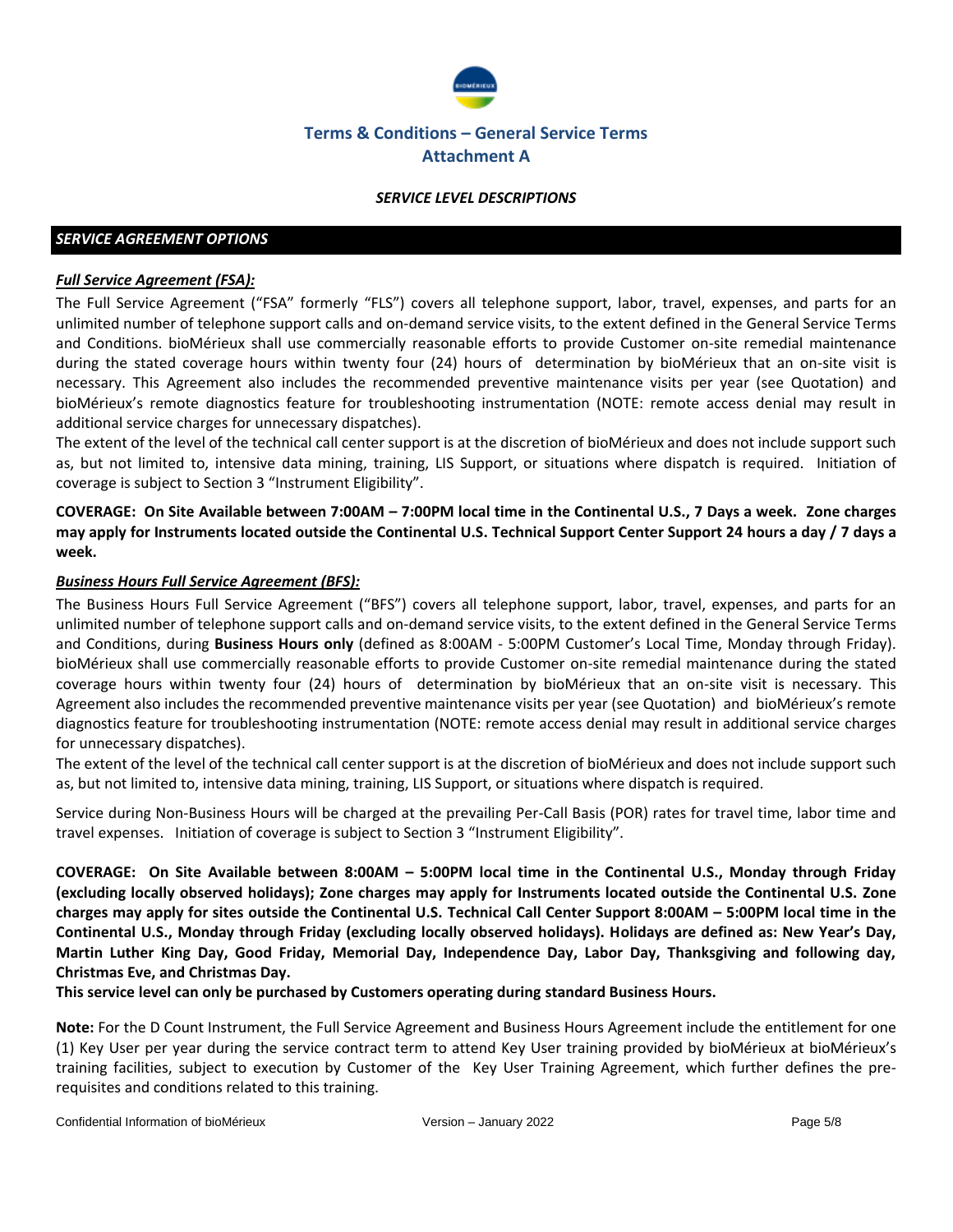

## *PC Protection Option:*

The PC Protection Option is an enhancement sold only in conjunction with the Full Service Agreement or the Business Hours Full Service Agreement. This option provides additional protection to the Instrument's PC and includes repair or replacement of PC's older than three (3) years and/or due to obsolescence. The PC Protection Option can only be purchased for a minimum of a three (3) year term. Customer will be upgraded once during the three (3) year term to the latest available model of PC on a schedule to be determined by BioMerieux.

In the event of termination of the Service Agreement at any time prior to the end of the three (3) year term, any amounts owed by bioMérieux to Customer in accordance with Section 2 of the Service Agreement shall be reduced by the current list price of a PC if Customer has received a PC Upgrade pursuant to this PC Protection Option. bioMérieux shall be entitled to invoice Customer for any amount owing related to the PC Upgrade provided.

## *PM Plus Agreement (PM2):*

The PM Plus Agreement (formerly "CCC" or "Call Center Contract") covers all telephone support and the recommended preventive maintenance visits per year (see Quotation). The contract includes the labor, travel, expenses, and PM parts (parts identified as PM parts in the FSE's parts list) associated with the PM visit. This plan also includes our remote tele diagnostics feature for troubleshooting instrumentation with modem access.

The extent of the level of the technical call center support is at the discretion of bioMérieux and does not include support such as, but not limited to, intensive data mining, training, LIS Support, or situations where dispatch is required. Any onsite repairs required and/or on-demand service requests will be charged at the prevailing Per-Call Basis (POR) rates for travel time, labor time and travel expenses and any additional parts needed.

**COVERAGE: Technical Call Center Support 24 hours a day / 7 days a week.**

## *Repair Center Coverage (RCC) (Only Available for FilmArray, miniMAG, NEPHROCHECK, PMI and PREVICOLOR):*

The Repair Center Contract ("RCC") covers telephone support and the repair by replacement of the covered instrument by bioMerieux's authorized Instrument Repair Centers. The number of replacements may be limited as follows:

- FilmArray Unlimited number of replacements.
- miniMAG Unlimited number of replacements.
- NEPHROCHECK Replacement limited to one (1) per year. Incremental fees apply for additional replacements.
- PMI Unlimited number of replacements.
- PREVICOLOR (2) Replacements limited to three (3) per year.

The extent of the level of the technical call center support is at the discretion of bioMérieux and does not include training or when a repair is required. Technical Hotline support may provide service resolution through a parts order or issuance of a replacement. Replacement instrument shall be new standard or equivalent refurbished. Upon notification and authorization, bioMérieux will pay for all related transportation charges. bioMérieux will ship a replacement instrument with all necessary parts and in turn the customer will return the malfunctioning instrument and all parts provided per the Return Checklist, e.g. power cords, nozzles, dip tubes and reagent tray. The customer is responsible for returning the malfunctioning instrument, in its entirety, within 30 days of receipt of the replacement instrument. Failure to return the malfunctioning instrument, in its entirety, within the allotted time, will be subject to a penalty fee and/or will result in the agreement being terminated. Initiation of coverage is subject to Section 3 "Instrument Eligibility".

**COVERAGE: Technical Call Center Support 24 hours a day / 7 days a week.**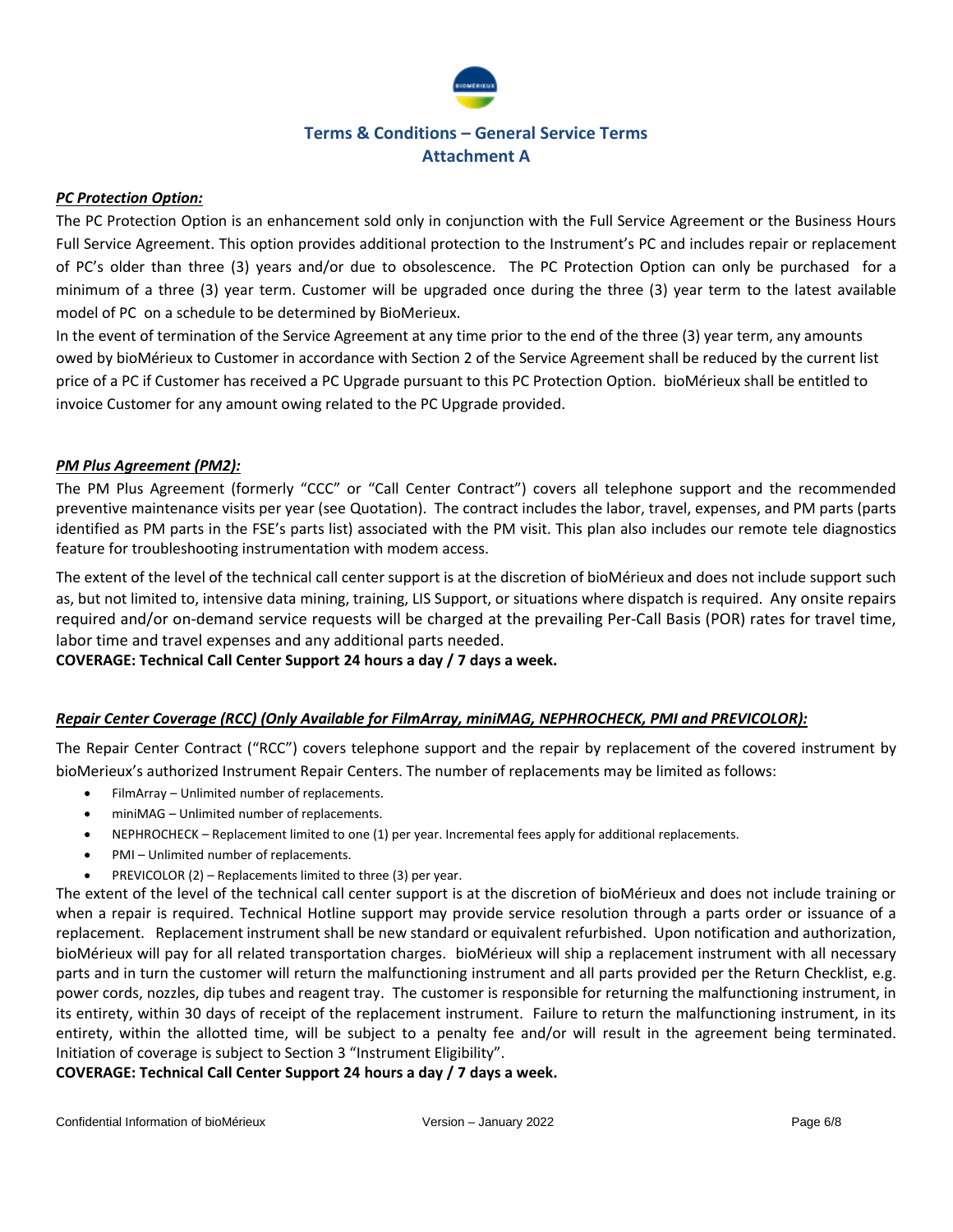

## *On Demand Service – Purchase Order Required (POR):*

On demand service is provided on a Per-Call Basis and a purchase order is required prior to each service event requiring telephone technical support or onsite service visit. All telephone support, parts, labor and travel hours are invoiced at the prevailing rates. Partial credit is available for returned parts that are repairable, said determination to be made in bioMérieux's sole discretion. **Telephone Support rate is currently \$275.00 per half hour and charged in increments of half hours during business hours and \$425.00 per half hour for After hours, weekends, and holidays.** If the billable technical call center support call results in a dispatch of an FSE, the call center support will not be charged, and only the dispatched charges will apply. **Hourly travel time and labor rates for on-site visits are currently \$550.00 per hour (7:00AM - 5:00PM local time in the Continental U.S., Monday through Friday). There is a minimum charge of 4 hours, at the prevailing hourly rates for onsite visits. After hours, weekends, and holidays the hourly rates are \$850.00 per hour.** 

**Holidays are defined as: New Year's Day, Martin Luther King Day, Good Friday, Memorial Day, Independence Day, Labor Day, Thanksgiving and following day, Christmas Eve, and Christmas Day.** 

### *Contact Information for Support:*

Technical Support Center:

**Clinical: 1-800-682-2666**

**Industry: 1-800-634-7656**

Service Contract Inquiries: **[US.ServiceContracts@bioMerieux.com](mailto:US.ServiceContracts@bioMerieux.com)**